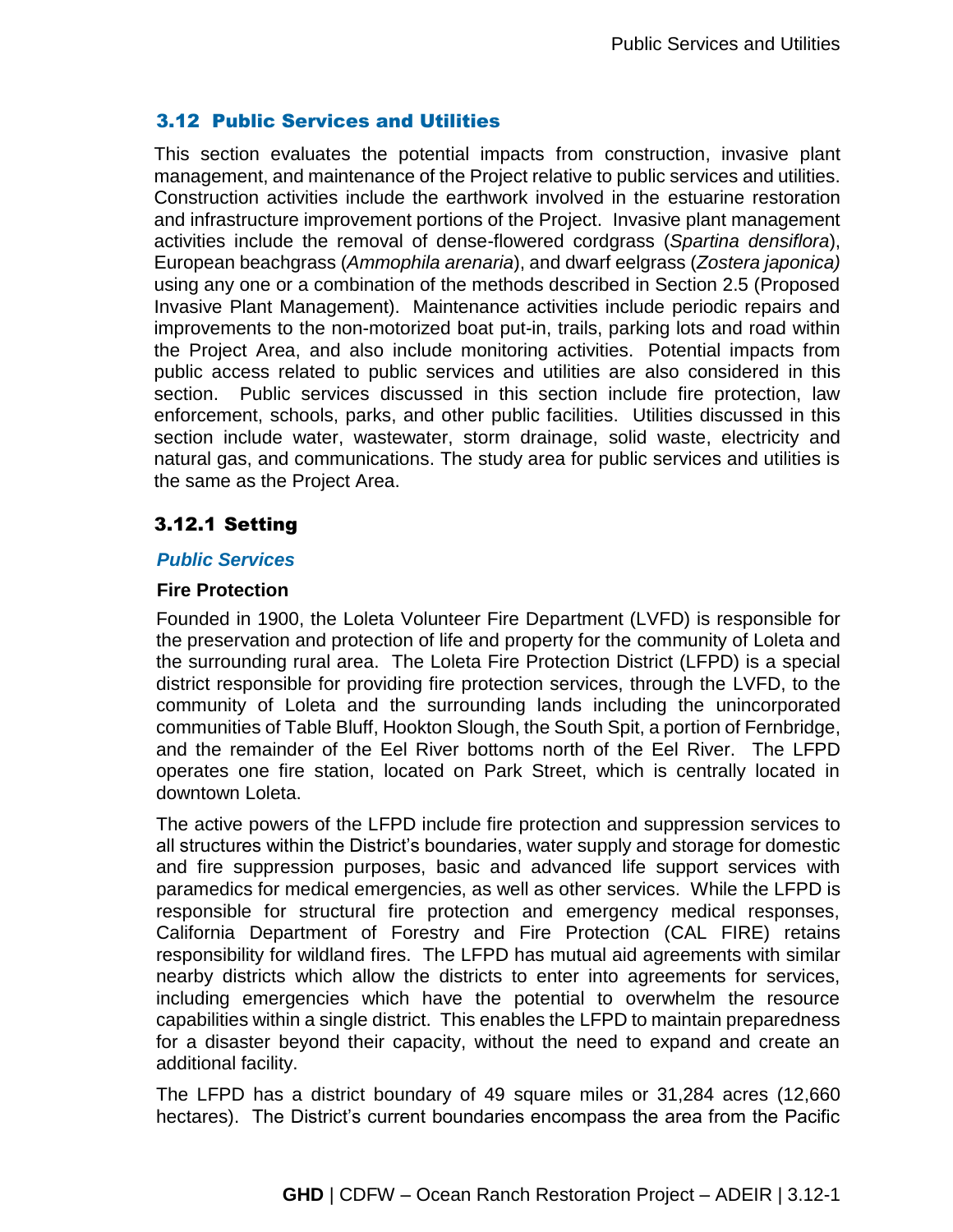Ocean on the west to the tip of the South Spit and southern edge of Humboldt Bay to the north, and to approximately 3 miles (4.8 kilometers) east of Tompkins Hill Road to the east, and to the Eel River and approximately 1 mile (1.6 kilometers) north of Fortuna on the southern border. The LFPD maintains three type 2 pumper fire engines, one water tender fire truck, one rescue unit, one type 3 wildlands truck, one type 4 attack truck, and one 1939 International Fire Engine. As of 2016, the Department has 29 volunteers trained as first responders (LAFCO 2008; Loleta Volunteer Fire Department 2016).

### **Law Enforcement Services**

The Humboldt County Sheriff's Office provides a variety of public safety services (court and corrections services) countywide and law enforcement services for the unincorporated areas of the county. The California Highway Patrol is responsible for enforcing traffic laws on roadways within the unincorporated areas and on state highways throughout the county.

The Sheriff's Office Operations Bureau is made up of seven units under the command of the Undersheriff. The most visible of these units is the Patrol Unit. Sheriff's Deputies assigned to the Patrol Unit are responsible for responding to emergency calls for service, criminal investigations, and crime prevention through neighborhood and beat patrols. The County Sheriff Patrol Unit has one main station in Eureka, substations in Garberville, Hoopa and McKinleyville, and six resident deputy posts.

The Sheriff's Office has mutual aid agreements with cities and the California State Highway Patrol. Mutual aid is an agreement between agencies where the agency of jurisdiction can request assistance or resources from allied agencies or agencies within the surrounding areas. These agencies could be local or State agencies.

According to the Humboldt County General Plan, Sheriff's Office facilities are insufficient for current needs and the Sheriff does not have adequate funding to maintain generally accepted officer-to-population ratios (Humboldt County 2017).

## **Public Schools**

The study area is located within the Loleta Unified Elementary School District. School age persons in the Project vicinity requiring public schooling from kindergarten through eighth grade attend Loleta Elementary School, located in Loleta. Public high school students attend Fortuna High School, located in Fortuna (Humboldt County Office of Education 2018).

#### **Parks**

The study area is located less than three miles (4.8 kilometers) from four recreational facilities: Table Bluff County Park, Crab County Park, the Pedrazzini Boat Ramp and the Humboldt Bay National Wildlife Refuge. These areas offer visitors access to the Eel River estuary by boat, wildlife viewing, and hiking opportunities. All are day-use only areas, contain parking lots, and do not require fees for use (Humboldt County 2018).

The study area is open to the public for recreational uses, including equestrian use, hiking, wildlife viewing and seasonal waterfowl hunting. Undeveloped and informal hiking trails are located within the study area primarily along levees and dispersed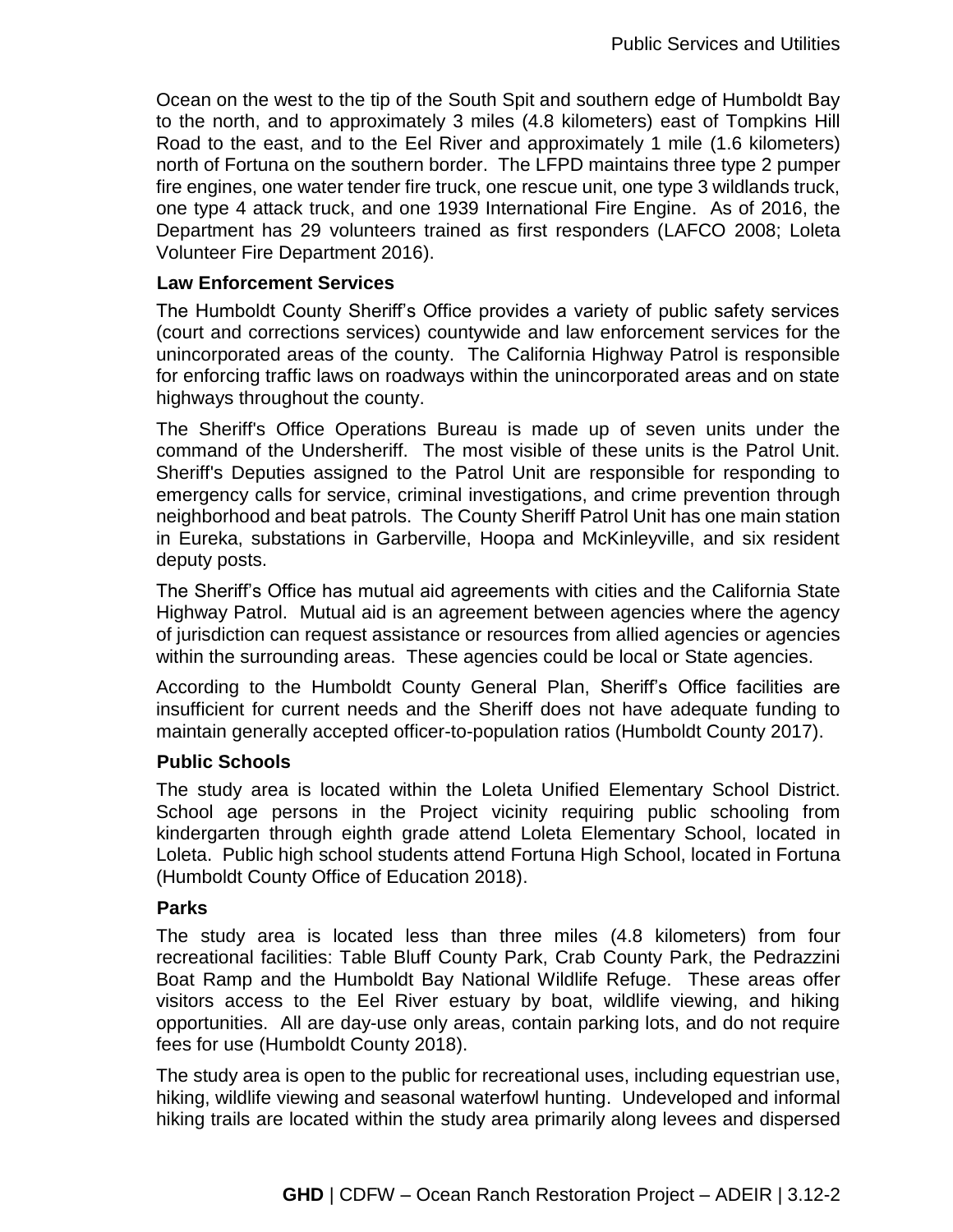within the dunes. Vehicle access into the estuarine portion of the study area is limited by a locked gate located at the north end of the study area off Table Bluff Road. Pedestrians and other non-motorized users can access the estuarine portion of the study area through an opening on the west side of the gate. Parking is currently located just north of the locked gate and has capacity for approximately three vehicles.

#### *Utilities and Service Systems*

#### **Water Supply**

No water companies or districts provide water to the Project Area. Historically a private well provided water to the Project Site. The surrounding rural areas are served by private wells and by the Loleta Community Services District (CSD). The Loleta CSD is located approximately 3.75 miles (6 kilometers) east of the study area (Humboldt LAFCO 2008b). According to the 2017 Humboldt County General Plan Update Draft Environmental Impact Report (DEIR) there are 258 existing municipal water service connections within the Loleta CSD, and 56 available to new users (Humboldt County 2017b).

#### **Wastewater Treatment and Disposal**

There are no wastewater treatment disposal facilities or septic systems in the study area. Wastewater treatment in most of the surrounding area is provided by private septic systems and through the Loleta CSD. According to the 2017 Humboldt County General Plan Update DEIR, there are 260 existing wastewater service connections within the Loleta CSD, and zero available to new users (Humboldt County 2017b).

#### **Stormwater Infrastructure**

The study area does not contain formal stormwater drainage infrastructure, only a drainage ditch occurs alongside the unpaved road entering the estuarine portion of the study area from Table Bluff Road. Tide gates may exist in neighboring agricultural properties located along slough channels and other waterways.

## **Solid Waste Collection and Disposal**

There is no formal waste service at the study area. CDFW collects trash from the study area on an as needed basis and hauls it to one of the waste collection facilities in the Project vicinity, which include the Recology Eel River Center and Smith Lane Recycling Center in the City of Fortuna; a transfer station in the community of Redway; the Potrero Hills landfill located in Solano County; or the Dry Creek landfill located near Medford, Oregon .

## **Electricity and Natural Gas Infrastructure or Right of Ways**

No electricity or natural gas pipeline system exists in the study area. Electricity and natural gas available in the Project vicinity is provided through Pacific Gas & Electric Company (PG&E).

#### **Communications Infrastructure or Right of Ways**

Frontier Communications and 101NetLink provide basic and long-distance telephone, dial-up internet and DSL service in the Project vicinity. Suddenlink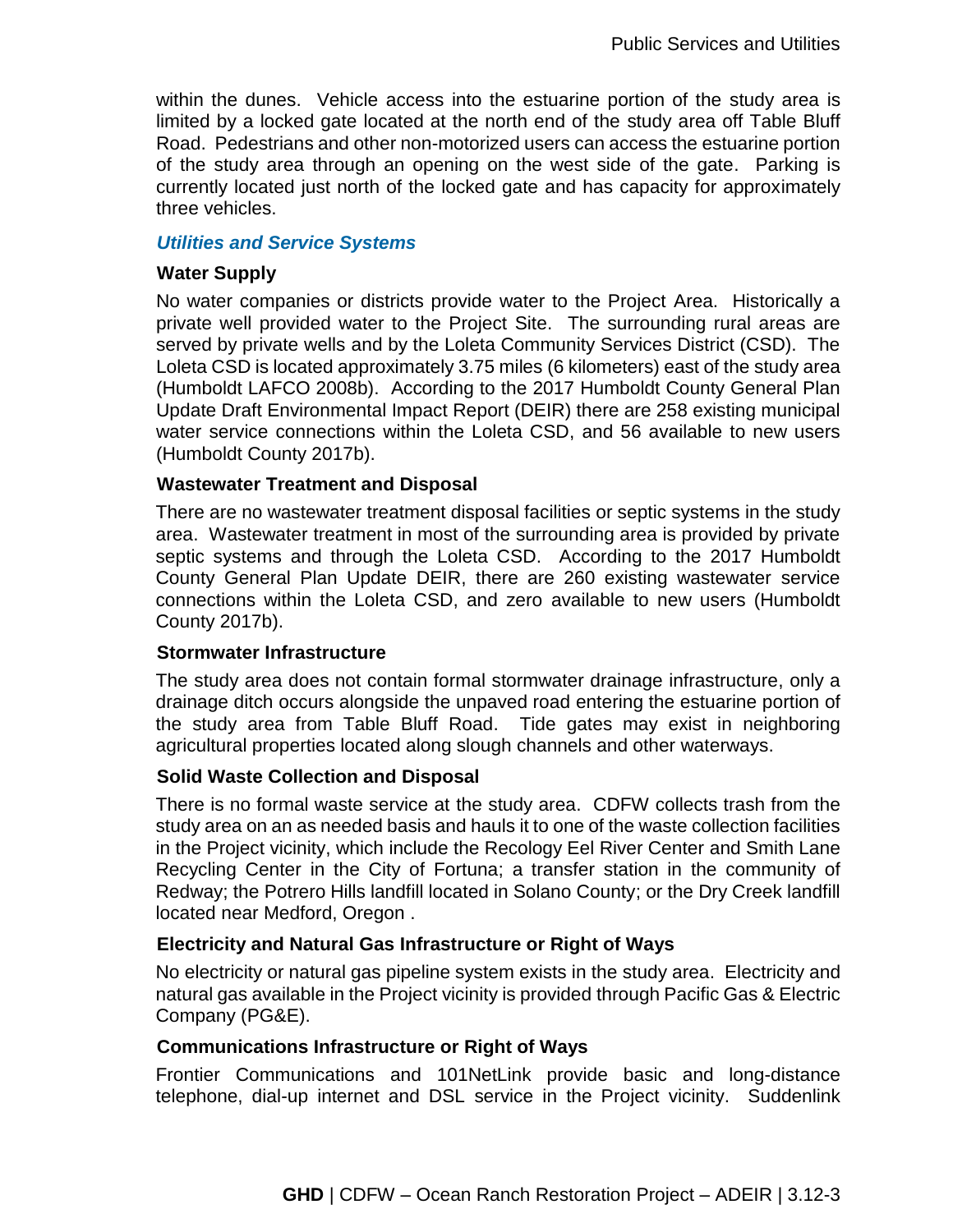provides cable television and cable internet service. Cellular telephone service and satellite television are available from a variety of companies.

# 3.12.2 Regulatory Framework

## *Federal*

There are no federal regulations governing public services and utilities that apply to the Project.

## *State*

## **California Integrated Waste Management Act**

The California Integrated Waste Management Act (CIWMA), also known as Assembly Bill 939, required each jurisdiction in the state to divert 50 percent of its solid waste from landfill or transformation facilities by 2000, and established a statewide diversion of 75 percent by 2020 for all municipal solid waste. The CIWMA also required each County to prepare a Countywide Integrated Waste Management Plan (CoIWMP), which is the main planning document for solid waste management in each County. Humboldt County's CoIWMP is the principal planning document for solid waste management in the county, addressing source reduction, household hazardous waste, and countywide landfill capacity needs.

## *Regional and Local*

Lands within the Project Area are owned by CDFW or are under the jurisdiction of the State Lands Commission, and therefore will not require a Conditional Use Permit from Humboldt County nor adherence to the Humboldt County General Plan or the Local Coastal Program Eel River Area Plan. Because potential impacts related to public services and utilities would be limited to the immediate Project Area, local and regional regulatory policies are not included in this analysis.

## 3.12.3 Evaluation Criteria and Significance Thresholds

The Project would be considered to have a significant impact on public services and utility systems if it would result in any of the following:

- Substantial adverse physical impacts associated with the provision of new or physically altered governmental facilities, or the need for new or physically altered governmental facilities, the construction of which could cause significant environmental impacts, in order to maintain acceptable service ratios, response times or other performance objectives for fire protection, police protection, schools, parks, and/or other public facilities;
- Require or result in the relocation or construction of new or expanded water, wastewater treatment or storm water drainage, electric power, natural gas, or telecommunications facilities, the construction of which could cause significant environmental effects;
- Have sufficient water supplies available to serve the Project and reasonably foreseeable future development during normal, dry, and multiple dry years;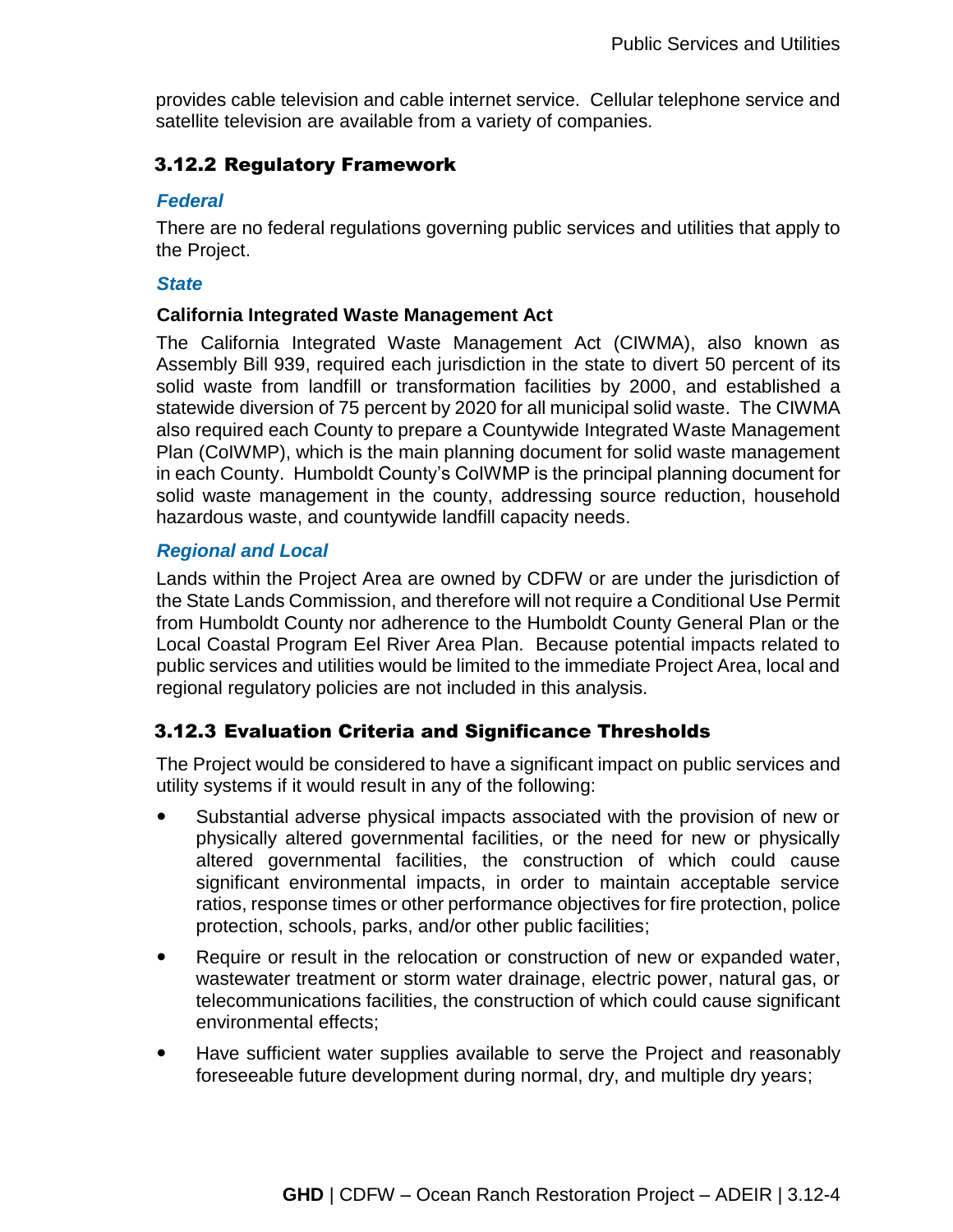- Result in a determination by the wastewater treatment provider which serves or may serve the Project that it has adequate capacity to serve the Project's projected demand in addition to the provider's existing commitments;
- Generate solid waste in excess of State or local standards, or in excess of the capacity of local infrastructure, or otherwise impair the attainment of solid waste reduction goals; or
- Comply with federal, state, and local management and reduction statutes and regulations related to solid waste.

## *Areas of No Project Impact*

Construction, invasive plant management and maintenance of the Project would not result in short term, long term or cumulative impacts relative to several of the evaluation criteria identified for public services and utilities. For the reasons presented below, the following evaluation criteria are not applicable to the Project.

- **Would the Project have substantial adverse impacts to schools, parks, and/or other public facilities?** The Project would not induce population growth and, therefore, would not result in an increase in the local student population or the need for new or expanded schools. The Project would not require the expansion of additional recreational facilities to maintain service ratios in parks and would not require the expansion of other public facilities. Therefore, no impact would occur, and this significance criterion is not discussed further.
- **Would the Project require or result in the construction of new or expanded water, wastewater treatment, or storm water drainage, electric power, natural gas, or telecommunications facilities the construction or relocation of which would result in significant environmental effects, or have sufficient water supplies to serve the Project and reasonably foreseeable future development during normal, dry, and multiple dry years, or result in a determination by a wastewater treatment provider that it has adequate or inadequate capacity to serve the Project?** The Project would not include or require any wastewater, water, storm water drainage, electric power, natural gas, or telecommunications facilities. The Project would not directly or indirectly induce population growth in the community and would not increase the amount of wastewater or storm water generated or result in an increased demand for water, electric power, natural gas, or telecommunications. Therefore, the Project would not require or result in the construction of other facilities, and would not put a strain on the existing water supply, or create a shortage under normal, dry, and multiple dry year conditions. No impact would occur, and this significance criteria is not discussed further.
- **Would the Project require or result in the construction of new storm water drainage facilities or expansion of existing facilities, the construction of which could cause significant environmental effects?** The Project includes improvements to existing amenities including the parking area and road, and also includes the installation of a new parking area and multi-use trail system. The improved and proposed amenities would be surfaced with pervious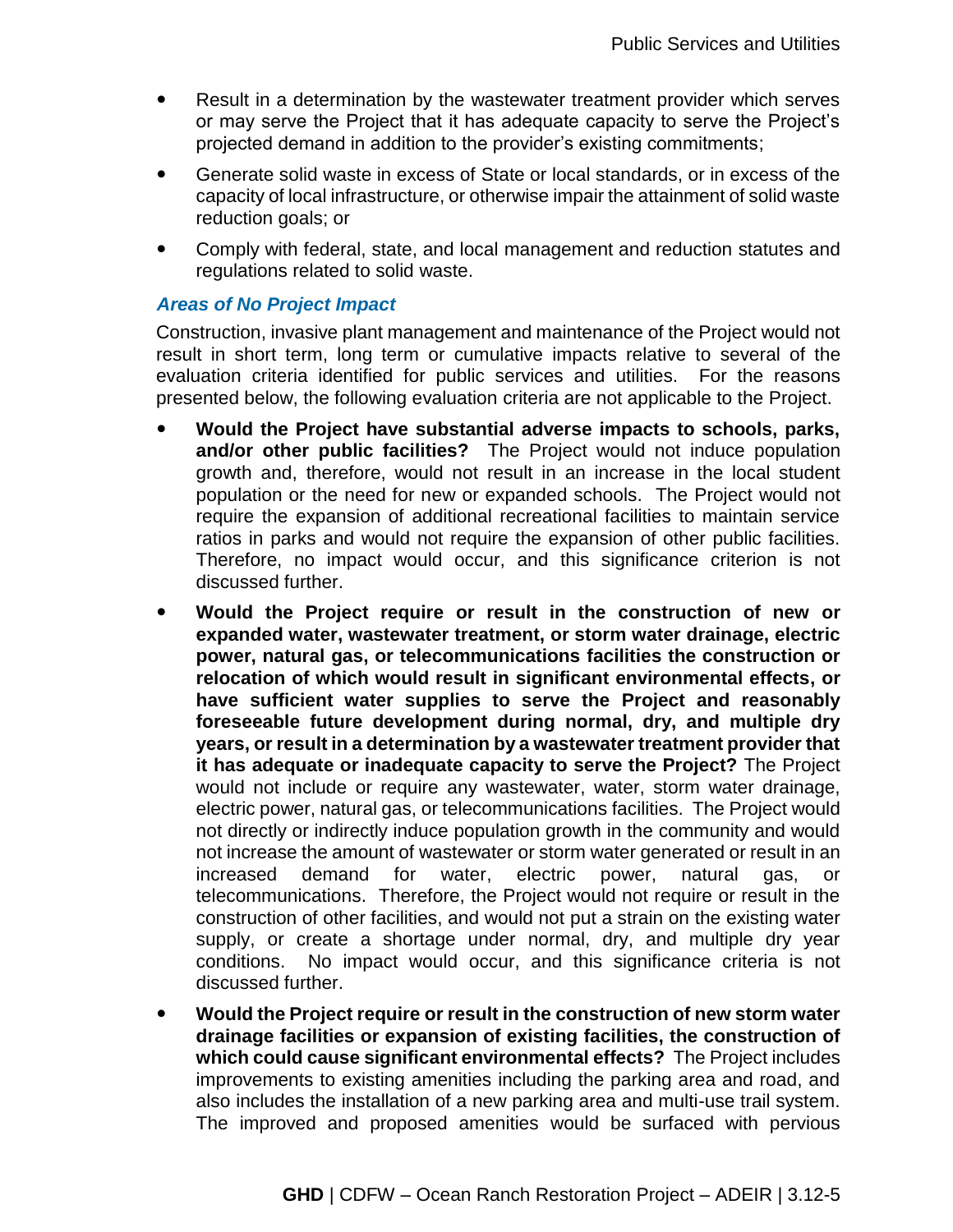concrete or gravel. No new storm water drainage facilities are proposed at this time because precipitation would percolate through the pervious concrete or gravel and would not run off. No impact would occur, and this significance criteria is not discussed further.

## 3.12.4 Methodology

Potential impacts to public services and utilities are evaluated for construction, invasive plant management and maintenance activities. The evaluation considers whether the Project would affect the county's existing public services, including fire protection and law enforcement, by affecting the current service ratios/response times. The evaluation also considers whether the Project would affect the capacity of the landfill that serves the Project, whether the Project would comply with federal, state, and local statutes and regulations related to solid waste, or impair attainment of solid waste goals.

## 3.12.5 Impacts and Mitigation Measures

**Impact: PS-1: Would the Project result in substantial adverse physical impacts associated with the provision of new or physically altered governmental facilities, or the need for new or physically altered governmental facilities, the construction of which could cause significant environmental impacts, in order to maintain acceptable service ratios, response times or other performance objectives for fire protection and police protection?**

## *Fire Protection and Emergency Medical Services*

The Project would not contribute to an increase in population, therefore, it is not anticipated that the Project would increase the need for fire protection or emergency medical services, or affect service ratios or response times of these public services. The fire hazard within the estuarine portion of the study area is currently low because a good portion is open wetlands kept moist by tidal inundation, summer fog, and periodic precipitation. The Project would reduce fire hazard in these areas by restoring a series of open tidal channels, and interconnected wetlands which would serve as a firebreak. In addition, the Project proposes to remove European beachgrass which would result in a dune vegetation that is sparser and less flammable than current conditions. Prescribed burning may be implemented to manage invasive plant species (both dense-flowered cordgrass and European beachgrass), and will require notification to the local CAL FIRE staff who will be on site during the burning; however, the demand on CAL FIRE would be limited in scope and duration and coordinated well in advance to avoid overextending staff. Finally, improvements to public facilities under the Project, including the access road and existing parking area, the addition of a new parking area and boat put-in, and formal trail system within the estuarine restoration area, would be wholly beneficial and maintained by CDFW as the land manager. The impact would be less than significant.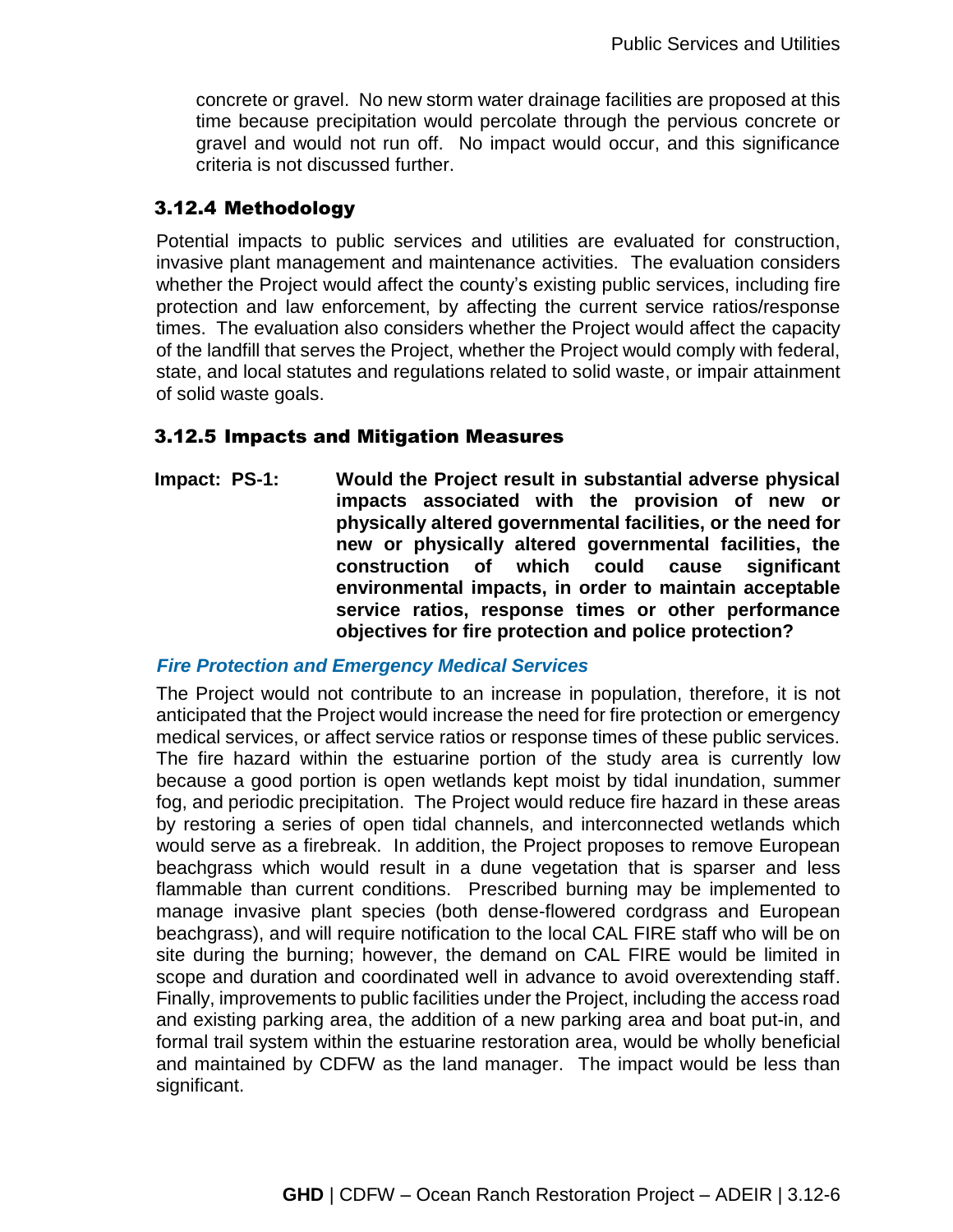Refer to Section 3.16 (Transportation) for an evaluation of impacts to emergency access.

#### *Law Enforcement Services*

The study area is patrolled by the Humboldt County Sheriff's Office and by CDFW Wildlife Officers. The majority of the study area is currently not regularly used by the public, although limited recreational use does occur and may increase after the Project is complete. The sand road within the dune restoration area is used for recreational access. However, recreational use of the dunes is not anticipated to increase substantially over current levels as a result of the Project. County roads in the Project vicinity are used by local walkers, joggers, equestrians, cyclists, and local vehicle traffic. Public access to the study area would be via Hookton Road to Table Bluff Road. The Project would not substantially increase use or access to the study area, or increase the area needing regular patrol by the Humboldt County Sheriff's Office or CDFW Wildlife Officers. Additional patrol would not be required. The impact would be less than significant.

**Mitigation Measures:** No mitigation is necessary.

**Level of Significance:** Less than significant.

**Impact: PS-2: Would the Project generate solid waste in excess of State or local standards, or in excess of the capacity of local infrastructure, or otherwise impair the attainment of solid waste reduction goals and comply with federal, state, and local management and reduction statutes and regulations related to solid waste?** 

The Project would generate a minimal amount of solid waste during construction. Such waste may include damaged tide gates/culverts, abandoned fence posts and barbed wire, and general construction worker garbage. All sediment excavated to construct the Project would be reused onsite, and therefore not subject to offsite disposal. Similarly, invasive plants removed from the study area would not be offhauled; rather they would be buried, burned, or otherwise left to biodegrade onsite. Project maintenance would not generate solid waste beyond removing incidental garbage or recycling left onsite by recreational users.

There are no active permitted in-County landfills. As a result, construction waste with no practical reuse that cannot be salvaged or recycled would be disposed of through Humboldt Waste Management Authority or Recology Eel River at either the Potrero Hills landfill or the Dry Creek landfill. Construction waste generated by the Project is estimated to be approximately 10 to 15 cubic yards, and would represent a small fraction of the daily permitted tonnage of local landfills. Therefore, the Project's construction-related solid waste disposal needs would be sufficiently accommodated by existing landfills and would not impair the attainment of solid waste reduction goals. The Project would not conflict with or impede implementation of management and reduction regulations related to solid waste. The impact would be less than significant.

**Mitigation Measures:** No mitigation is necessary.

**Level of Significance:** Less than significant.